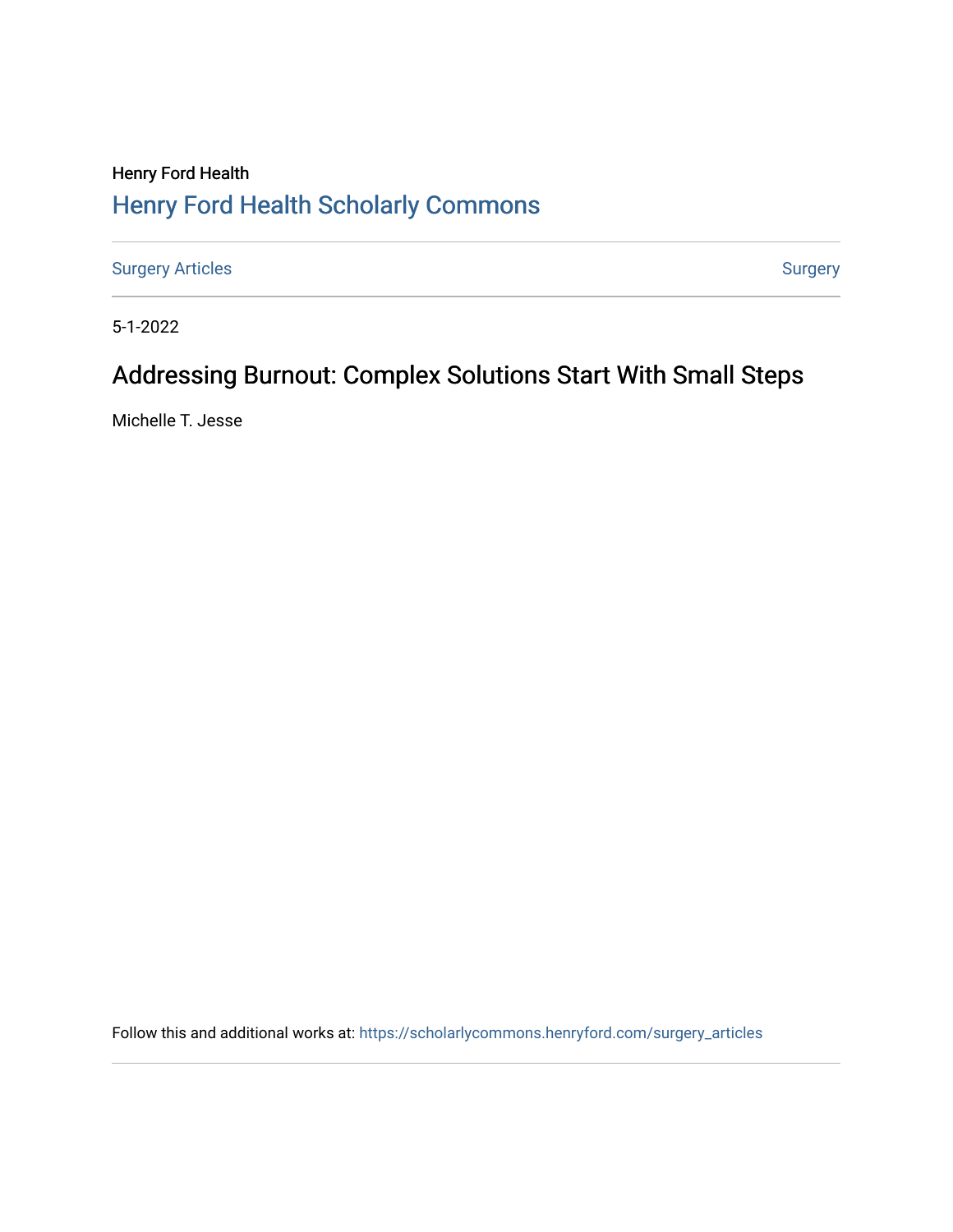# **Addressing Burnout: Complex Solutions Start With Small Steps**

### **SEE ARTICLE ON PAGE [867](https://doi.org/10.1002/lt.26375)**

In the current issue of *Liver Transplantation,* Pourmand and colleagues $<sup>(1)</sup>$  surveyed transplant hepatologists</sup> across the United States on physician burnout. They found 39.5% of practicing transplant hepatologists reported high levels of emotional exhaustion. Another 24.3% of practicing transplant hepatologists reported moderate levels of emotional exhaustion, suggesting that 63.8% of transplant hepatologists across the United States reported being at risk or were already experiencing significant negative emotional responses in the context of their professional careers. The Alcohol Use Disorders Identification Test–Concise (AUDIT-C) was also given as part of the survey. Although not discussed in the article, likely because of nonsignificance with the primary outcome of burnout, 54.6% of respondents reported drinking levels of alcohol that would warrant further assessment (Supporting Table 1a(1) ). Although the AUDIT-C is a screening test and not diagnostic, this is still a concerning finding that warrants additional discussion, examination, and possible intervention. Given that the survey was conducted before the coronavirus disease 2019 (COVID-19) pandemic and the disruption and demands COVID-19 has caused, $^{(2)}$  it is likely that these numbers are now worse.

The findings from Pourmand and colleagues are consistent with burnout research from other physician populations. Namely, greater work-related demands and expectations, fewer opportunities for meaningful

*Abbreviations: AUDIT-C, Alcohol Use Disorders Identification Test– Concise; COVID-19, coronavirus disease 2019.*

*Address reprint requests to Michelle T. Jesse, Ph.D., F.A.S.T., Center for Health Policy & Health Services Research, Henry Ford Health System, Detroit, MI. E-mail: [mjesse1@hfhs.org](mailto:mjesse1@hfhs.org)*

*Received February 17, 2022; accepted February 17, 2022.*

*© 2022 American Association for the Study of Liver Diseases*

*View this article online at wileyonlinelibrary.com.*

*DOI 10.1002/lt.26438*

*Potential conflict of interest: Nothing to report.*

human connections with both patients and colleagues, and ultimately less time outside of work for other activities including family and self-care all contribute to greater feelings of exhaustion. Although it is extremely important to understand what contributes to the development of burnout, or any negative outcome, the more pressing issue is what should we do about it?

In the discussion, Pourmand and colleagues make several suggestions for specific interventions to address the relevant findings and cite preliminary efficacy of said interventional approaches. Consolidating the interventional strategies discussed, what is ultimately recommended are multilevel interventions across the individual, clinic, and systems and a change in the culture of health care—not easy, I know. As Pourmand and colleagues pointed out, there is a high likelihood of a shortage of transplant hepatologists in the future, and therefore if we do not act now the consequences could be dire.

At the individual level, this means providing support, resources, and other interventions targeted toward the individual. Recognizing and accepting that the work is difficult and challenging is one thing, but knowing when the work goes from challenging to overwhelming can be a progressive process without an obvious line of demarcation. This is one of the reasons why the practice of mindfulness can be a profoundly useful tool as it teaches nonjudgmental awareness. Being aware of the problem is the first step in addressing the problem. Similar to precision medicine, there needs to be targeting for individual needs. One size does not always fit all.

For clinics or institutions, different approaches may be required given the heterogeneity across environments, but they need to start with a top-down approach and engage multilevel interventions. This requires significant investment on the part of the institution. More institutions are designating a Chief Wellness Officer, which appears to be an ideal step to develop appropriate system-level interventions and change to impact physician wellness. However, it is essential that this role has the dedicated time, administrative support, and additional resources needed to implement interventions and other changes to be effective.<sup>(3)</sup> Otherwise, it is just a figurehead.